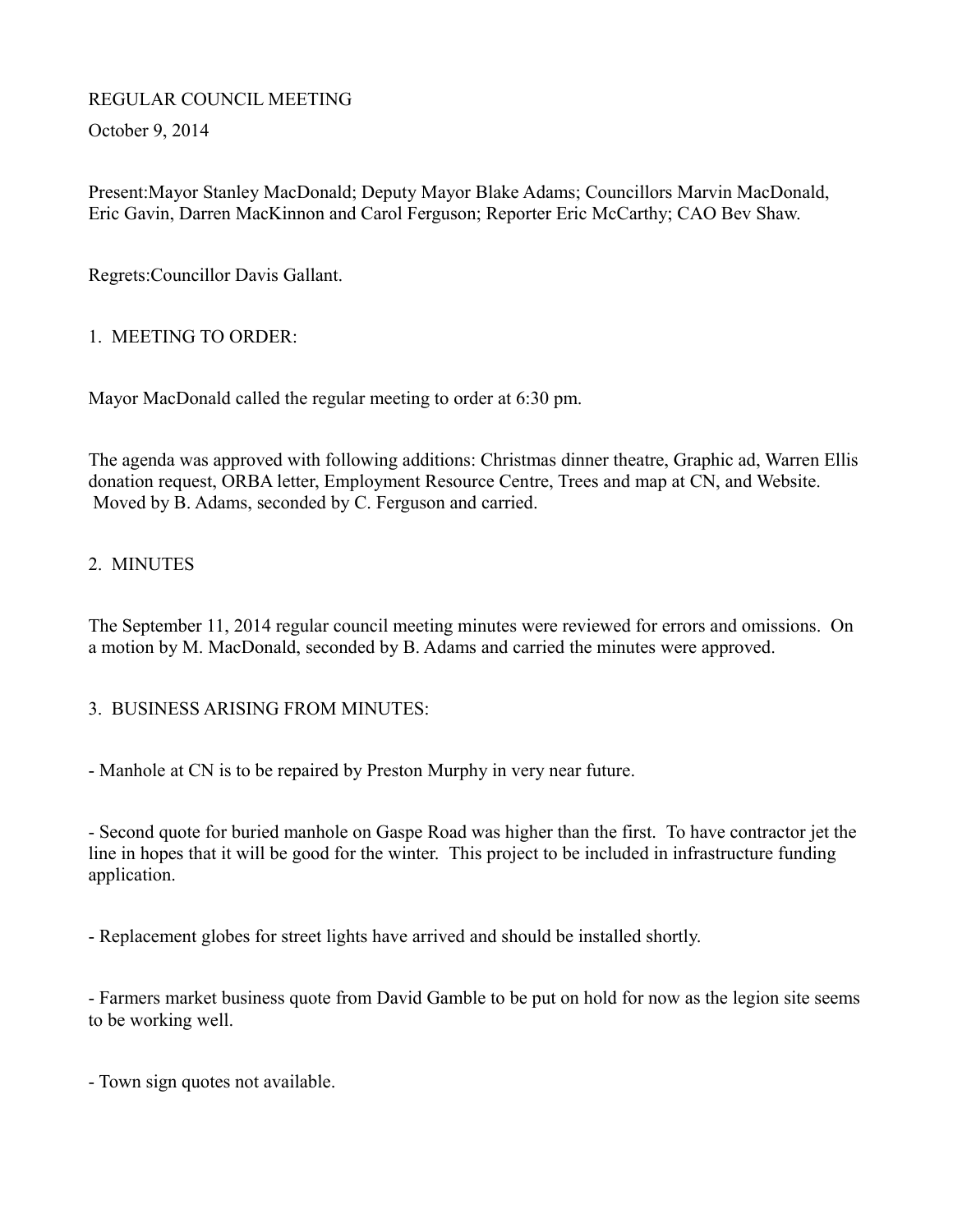- Bid from the Town on Pate property was not accepted.

#### 4. FINANCIAL BUSINESS:

September 2014 revenue: general \$73,713.81; sewer \$8,785.49. September 2014 expenses: general \$77,418.36; sewer \$3,133.68; Bank balances at the end of September - general \$32,628.23; sewer \$33,604.06. Copies of budget update to September 30/14 circulated to Council. It was moved by B. Adams, seconded by M. MacDonald and carried that financial report for September, 2014 be approved.

#### 5. NEW BUSINESS

#### 1. Chairperson's report

Stanley reported speaking with John Chisholm a number of times, attending North Cape Coastal Drive meetings, Potato Museum AGM, and ORBA meetings. The Fall Flavours event at the museum, Toe Taps and Taters was very successful. The Newcomers Association is working on an information pamphlet.

#### 2. Administrator's report

Written report circulated to Council. To follow up on Wallace community service work and to advise host of RCMP musical ride that Council supports this event. Building permit issued to Brady Clements, \$20,000 for private storage building and Evangeline Central Credit Union, \$563,000 for drivethrough ATM, fencing and alterations to parking lot. Business permit issued to Kilmeny Boates, Ye Old Willow Studio at 63 Barclay Road and Starlene Harris, Wholistic Fitness and Health at 17 Park Avenue.

#### 3. Reports from Departments

Police - RCMP Cpl. Scott Lundrigan reviewed the monthly report and a discussion followed on ATV use on Confederation Trail.

Fire Department - Chief Perry's report circulated to Council and Marvin mentioned that the Fireman's Club intends to purchase a gator for use in off road rescue. It was moved by B. Adams, seconded by C. Ferguson and carried that Council supports this purchase and will be responsible for insurance and costs related to operating the vehicle.

Recreation (Eric) - Written report from Jeff circulated to Council. Carol to speak to Jeff about coordinating Christmas celebrations and Bev to advise of decision to leave banners up until mid-November and replace with Christmas decorations.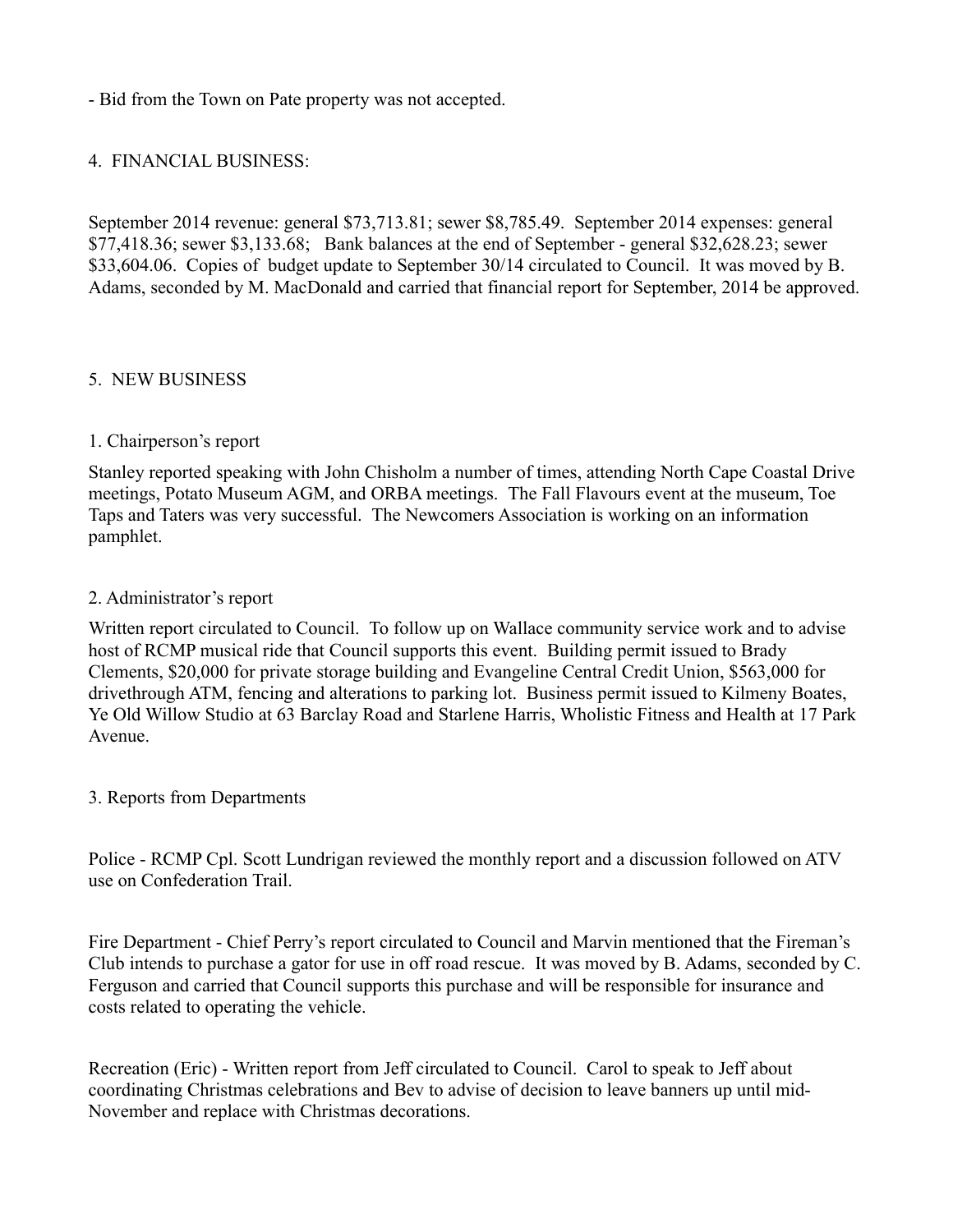Sanitation - Eric reported that lagoon has been checked by Department of Environment and samples will be taken. Bev to check with a few larger businesses on whether any changes have occurred in cleaning supplies or chemicals which may have affected the lagoon.

Streets, Sidewalk &Properties - Davis' report was circulated to Council. As Darren joined the meeting late, the town sign was again discussed. Darren hopes to have quotes in the near future. To check with Davis on status of speed radar. Blake mentioned complaints about water/culverts on Kent Street - to look into and provide a response to property owners.

Development & Tourism - Blake to discuss some issues during in camera session.

4.. Crosswalk at post office - Concern was expressed regarding the amount of pedestrian traffic trying to cross the street and in the past the Department of Transportation could not install a crosswalk as it wasn't at an intersection. To reapply since Royal Avenue was relocated and hopefully will qualify as the intersection required. To request other crosswalks to be repainted as well.

5. Jeff Ellsworth's proposal for ADIC - Jeff has proposed installing his private business, Ball Training Facility, at the ADIC. Council liked the idea of a new use for the centre and an opportunity to generate some revenue. It was moved by M. MacDonald, seconded by C. Ferguson and carried that the Town provide funding to a maximum of \$1300 to install ceiling tracks, webbing and electrical work which would remain the property of the Town. Rent to be set at \$7 per hour for a 6 month period and reviewed at that time.

11. Other Business and Correspondence

Christmas Dinner Theatre - Council agreed that council and staff to attend the local dinner theatre this year at the Legion on November 29th.

Graphic ad - Moved by B. Adams, seconded by D. MacKinnon and carried that Council support the Remembrance Day section at the West Prince Graphic with an ad valued at \$75.00.

Request for donation from Warren Ellis for Terry Fox Run - Moved by B. Adams, seconded by D. MacKinnon and carried that donation be denied as residents of O'Leary can donate privately to the Canadian Cancer Society.

ORBA Letter - A letter from O'Leary Region Business Association, asking for Council's interest and support in coordinating a beautification project was discussed. A letter expressing approval to be forwarded.